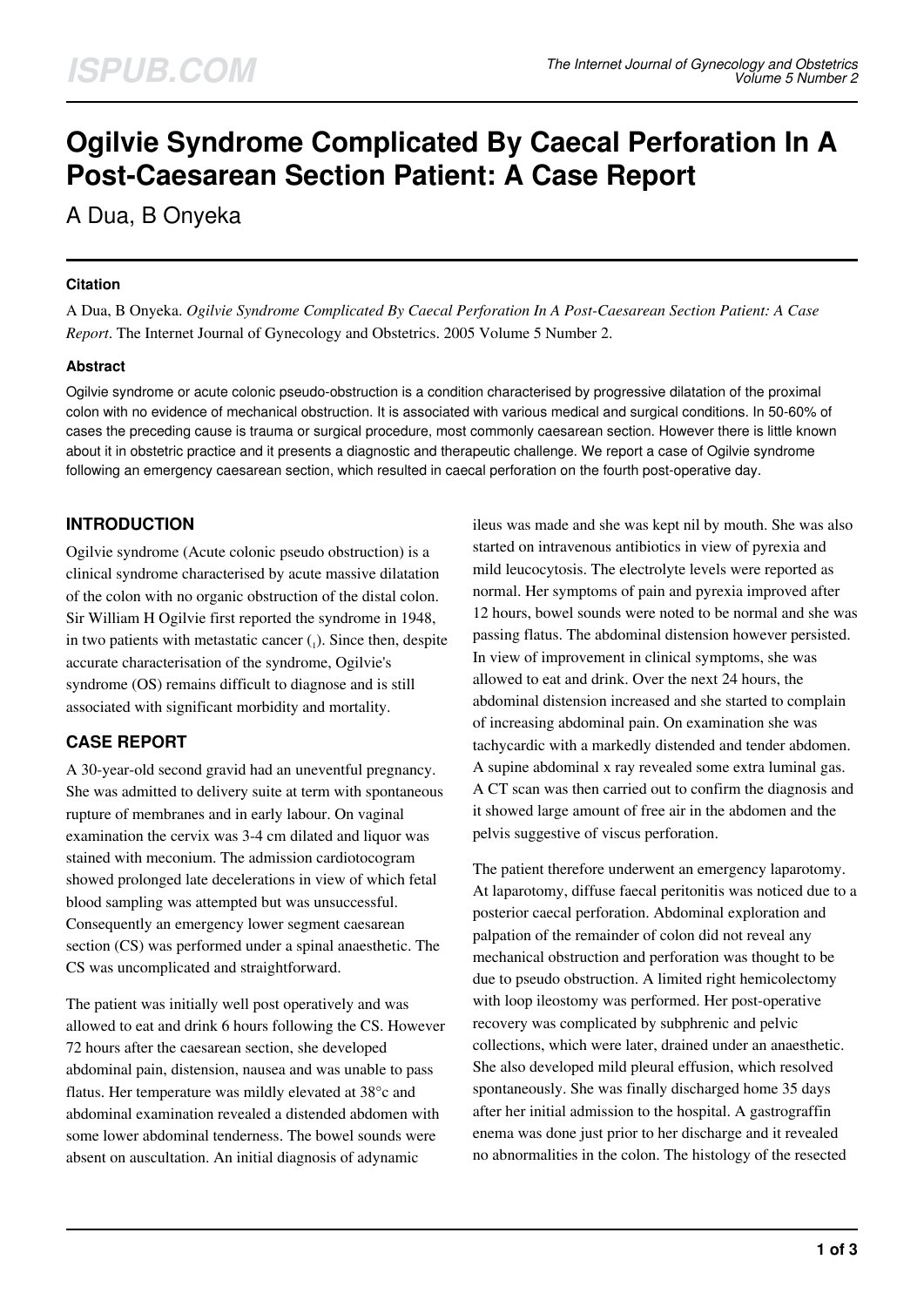colon showed necrosis around the edges of perforation, thereby confirming the diagnosis of colonic pseudoobstruction.

# **DISCUSSION**

Acute pseudo obstruction is characterized by progressive colonic dilatation in the absence of any mechanical obstruction. It is associated with various medical conditions such as metabolic derangements, stroke, myocardial infarction, acute respiratory failure and sepsis. In 50-60% of cases it develops after surgical procedures especially caesarean sections, orthopaedic and thoracic procedures. If untreated, it may lead to progressive dilatation resulting in necrosis and perforation typically of the caecum with a high mortality ranging from 35% to 72%  $(_{2})$ .

The exact aetiology of OS is unknown and appears to be mutifactorial. Currently the most commonly accepted theory is dysfunction of autonomic nervous system  $_{3,4,5}$ ). It has been postulated that the normal parasympathetic outflow from sacral segments 2, 3 and 4 are disrupted, causing a functional obstruction where the proximal and distal nerve supplies to the colon overlap.

The clinical presentation of OS may be similar to paralytic ileus. The hallmark symptom is marked abdominal distension developing over a short period of time. It may be associated with abdominal pain, nausea or vomiting. Presence of abdominal tenderness usually indicates impending perforation or ischemia. The quality of bowel sounds may range from hyperactive to absent. Diagnosis is based on plain abdominal X-ray film, which reveals massive dilatation of the colon usually involving caecum, ascending and transverse colon.

The initial management is generally conservative, with nasogastric suction, correction of fluid electrolyte imbalance, placement of rectal tube, gentle enemas and if possible decompression of the colon with a flatus tube  $\binom{6}{6}$ ,  $\frac{7}{2}$ ). Frequent evaluation of colonic dilatation should be done with serial abdominal X-rays. Pharmacologic agents that increase GI motility like neostigmine and cisapride have been used with varying degrees of success. Endoscopic decompression of the colon may be used if conservative treatment fails, or if caecal diameter reaches  $12 \text{ cm}$  ( $_6$ ,  $_8$ ). Recurrence of symptoms (40%) and failed procedure occur in 15-20% following colonoscopy and occasionally serial decompression may be

required  $(_{9})$ . Caecostomy is another option for patients not responding to conservative management or recurring after colonoscopy. Surgery is indicated when colonic decompression has failed or there is evidence of ischemia or perforation. However, surgery is associated with a high mortality.

OS is an established post-operative complication, but since it occurs rarely it may be overlooked or treated as an adynamic ileus because of the similarity in symptoms. The diagnosis is particularly difficult in puerperium since mild pyrexia, leucocytosis and some lower abdominal tenderness is generally present following CS. The hallmark symptom is development of marked abdominal distension over a short period of time and therefore a diagnostic abdominal X- ray should not be delayed even if the bowel sounds are normal.

This case highlights the need for a greater awareness, amongst obstetric practitioners, of this potentially lethal syndrome, since it may be successfully treated if recognized early.

# **CORRESPONDENCE TO**

Ms Anupreet Dua MRCOG Specialist Registrar Obstetrics & Gynaecology Huddersfield Royal Infirmary, Huddersfield, UK, HD3 3EA Telephone Number: +447879645211 Email: duaanupreet@yahoo.com

#### **References**

1. Ogilvie H. Large intestine colic due to sympathetic deprivation: a new clinical syndrome. BMJ. 1948; 2: 671-673.

2. Hamed AD, Dare FO. Ogilvie's syndrome. Int J Gynecol Obstet 1991; 37: 47-50.

3. Moore JG, Gladstone LS, Lucas GW. Successful management of post-caesarean-section acute pseudo obstruction of the colon (Ogilvie's syndrome) with colonic decompression: A case report. Journal of Reproductive Medicine. 1986; 31: 1001-1004.

4. Reece EA, Petrie RH. Colonic pseudo-obstruction following obstetrical surgery. A review. Diag Gynaecol Obstet. 1982; 4: 275-280.

5. Mitchell M, Byrne M. Ogilvie's syndrome. Emerg Med. 2004; 36(4): 27-30.

6. Vanek VW, Al-Salti M. Acute pseudo obstruction of the colon (Ogilvie syndrome): an analysis of 400 cases. Dis Col Rect 1986; 29: 203-210.

7. Tang Peter TM, Collopy B, Sommerville M. Ogilvie syndrome with Caecal perforation in the Post caesarean Patient. Aust NZ J Obstet Gynaecol. 1995; 35:1: 104-106. 8. Adam JT. Adynamic ileus of the colon: an identification for cecostomy. Arch Surg. 1974; 109: 503-507.

9. De M, Mandal A, Cooper J. A case of Ogilvie Syndrome after caesarean section. J- Obstet-Gynaecol. 2002; 22(6): 686-687.